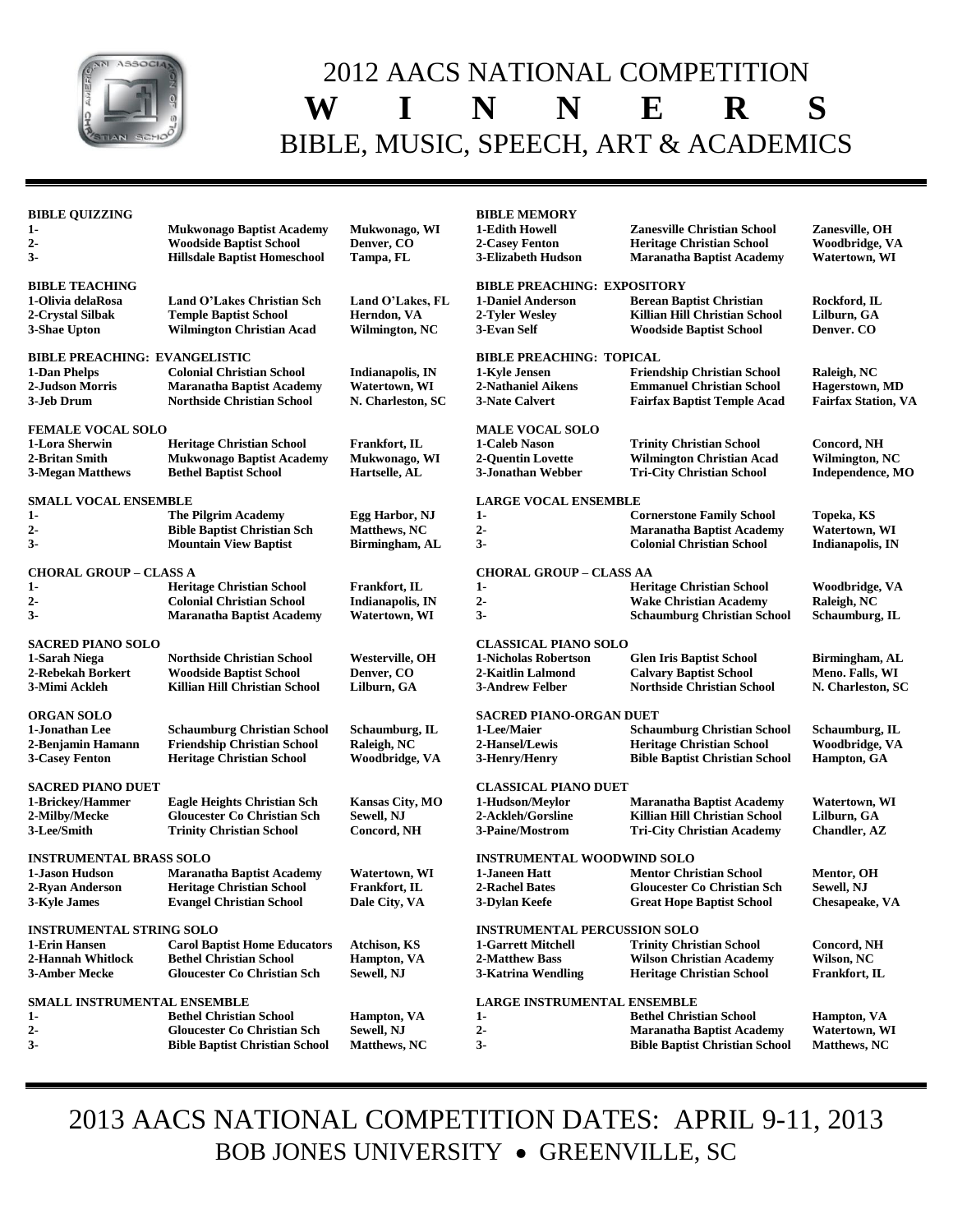| <b>HANDBELL ENSEMBLE</b>                                                                                        |                                                                                                                |                                                            | <b>ORCHESTRA/BAND – CLASS A</b>           |                                                                                                             |                                                             |
|-----------------------------------------------------------------------------------------------------------------|----------------------------------------------------------------------------------------------------------------|------------------------------------------------------------|-------------------------------------------|-------------------------------------------------------------------------------------------------------------|-------------------------------------------------------------|
| 1-<br>$2-$<br>$3-$                                                                                              | <b>Gloucester Co Christian Sch</b><br><b>Schaumburg Christian School</b><br><b>Fairfax Baptist Temple Acad</b> | Sewell, NJ<br>Schaumburg, IL<br><b>Fairfax Station, VA</b> | 1-<br>$2 -$<br>3-                         | <b>Bethel Christian School</b><br><b>Bible Baptist Christian School</b><br><b>Maranatha Baptist Academy</b> | <b>Hampton</b> , VA<br><b>Matthews, NC</b><br>Watertown, WI |
|                                                                                                                 |                                                                                                                |                                                            |                                           |                                                                                                             |                                                             |
| <b>ORCHESTRA/BAND – CLASS AA</b>                                                                                |                                                                                                                |                                                            | <b>HANDBELL/HANDCHIME CHOIR-CLASS A</b>   |                                                                                                             |                                                             |
| $1-$<br>$2-$                                                                                                    | <b>Faith Baptist School</b><br><b>Schaumburg Christian School</b>                                              | Fredericksburg, VA<br>Schaumburg, IL                       | $1-$<br>$2 -$                             | <b>Hartford Christian Academy</b><br><b>Fairview Christian Academy</b>                                      | W. Hartford, CT<br>Athens, TN                               |
| $3-$                                                                                                            | <b>Raleigh Christian Academy</b>                                                                               | Raleigh, NC                                                | $3-$                                      | <b>Heritage Christian School</b>                                                                            | Frankfort, IL                                               |
| <b>HANDBELL/HANDCHIME CHOIR-CLASS AA</b>                                                                        |                                                                                                                |                                                            | <b>DEBATE</b>                             |                                                                                                             |                                                             |
| 1-                                                                                                              | <b>Schaumburg Christian Sch</b>                                                                                | Schaumburg, IL                                             | 1-Gibson/Landon                           | <b>Cornerstone Family School</b>                                                                            | Topeka, KS                                                  |
| $2-$                                                                                                            | <b>Fairfax Baptist Temple Acad</b>                                                                             | <b>Fairfax Station, VA</b>                                 | 2-Page/Spaugh                             | <b>Union Grove Christian School</b>                                                                         | Lexington, NC                                               |
| $3-$                                                                                                            | <b>Franklin Road Christian Sch</b>                                                                             | Murfreesboro, TN                                           | 3-Johnson/Mason                           | <b>Temple Baptist Academy</b>                                                                               | Powell, TN                                                  |
| <b>DRAMATIC INTERPRETATION</b>                                                                                  |                                                                                                                |                                                            | <b>ORAL INTERPRETATION OF POETRY</b>      |                                                                                                             |                                                             |
| 1-Kaihtlyn Hammeke                                                                                              | <b>STARS Arts Homeschool</b>                                                                                   | <b>Bonner Springs, KS</b>                                  | 1-Emily Raynes                            | <b>Mountain View Christian Acad</b>                                                                         | Cowpens, SC                                                 |
| 2-Ashley Dahlquist                                                                                              | <b>Dublin Christian Academy</b>                                                                                | Dublin, NH                                                 | 2-Nina Herras                             | <b>Lake Co Baptist School</b>                                                                               | Waukegan, IL                                                |
| 3-Victoria Smith                                                                                                | <b>Licking Co Christian Acad</b>                                                                               | Heath, OH                                                  | 3-Collyn Carter                           | <b>Cornerstone Christian School</b>                                                                         | Decatur, AL                                                 |
| <b>RELIGIOUS READING</b>                                                                                        |                                                                                                                |                                                            | <b>DECLAMATION</b>                        |                                                                                                             |                                                             |
| 1-Megan Maier                                                                                                   | <b>Schaumburg Christian Sch</b>                                                                                | Schaumburg, IL                                             | 1-Jared Mancini                           | Land O'Lakes Christian Sch                                                                                  | Land O'Lakes, FL                                            |
| 2-Jada Jordan                                                                                                   | <b>Mountain View Christian Acad</b>                                                                            | Cowpens, SC                                                | 2-Joseph Pliska                           | <b>Landmark Christian Academy</b>                                                                           | Louisville, KY                                              |
| <b>3-Anna Yates</b>                                                                                             | <b>Calvary Baptist Church Acad</b>                                                                             | Lakeland, FL                                               | <b>3-Brittany Lam</b>                     | <b>Gloucester Co Christian Sch</b>                                                                          | Sewell, NJ                                                  |
| <b>HUMOROUS INTERPRETATION</b>                                                                                  |                                                                                                                |                                                            | <b>DUET ACTING</b>                        |                                                                                                             |                                                             |
| 1-Tyler Robertson                                                                                               | <b>Gospel Light Christian Sch</b>                                                                              | Walkertown, NC                                             | 1-Ackleh/Krech                            | Killian Hill Christian School                                                                               | Lilburn, GA                                                 |
| 2-Zachary Skinner                                                                                               | <b>Heritage Christian School</b>                                                                               | Woodbridge, VA                                             | 2-Beach/Gorski                            | <b>Grace Christian School</b>                                                                               | W. Columbia, SC                                             |
| 3-Zachary Nix                                                                                                   | <b>Easley Christian School</b>                                                                                 | Easley, SC                                                 | 3-Bumgardarner/Morris                     | <b>Maranatha Baptist Academy</b>                                                                            | Watertown, WI                                               |
| ORIGINAL PERSUASIVE ORATORY                                                                                     |                                                                                                                |                                                            | <b>EXTEMPORANEOUS SPEAKING</b>            |                                                                                                             |                                                             |
| 1-Merra Milendar                                                                                                | <b>Maranatha Baptist Academy</b>                                                                               | Watertown, WI                                              | 1-Al Fernandez                            | <b>Alamance Christian School</b>                                                                            | Graham, NC                                                  |
| 2-Ben Coronado                                                                                                  | <b>Calvary Baptist Academy</b>                                                                                 | Huntsville, AL                                             | 2-John Hussain                            | <b>Temple Baptist School</b>                                                                                | Herndon, VA                                                 |
| 3-Mackenzie Morgan                                                                                              | <b>Wilmington Christian Acad</b>                                                                               | Wilmington, NC                                             | 3-Corbin Call                             | <b>Maranatha Baptist Academy</b>                                                                            | Watertown, WI                                               |
| <b>ORAL INTERPRETATION OF SCRIPTURE</b>                                                                         |                                                                                                                |                                                            | <b>READERS' THEATRE</b>                   |                                                                                                             |                                                             |
| 1-Devin Purgason                                                                                                | <b>Gospel Light Christian Sch</b>                                                                              | Walkertown, NC                                             | $1-$                                      | <b>Temple Baptist Christian Sch</b>                                                                         | <b>Manchester</b> , TN                                      |
| 2-Elise LeCroy                                                                                                  | <b>Glen Iris Baptist School</b>                                                                                | Birmingham, AL                                             | $2 -$                                     | <b>Gloucester Co Christian Sch</b>                                                                          | Sewell, NJ                                                  |
| <b>3-Kelsey Carey</b>                                                                                           | <b>Faith Baptist School</b>                                                                                    | Fredericksburg, VA                                         | $3-$                                      | Killian Hill Christian School                                                                               | Lilburn, GA                                                 |
| <b>CHORIC SPEAKING</b>                                                                                          |                                                                                                                |                                                            | <b>CALLIGRAPHY</b>                        |                                                                                                             |                                                             |
| $1-$                                                                                                            | Killian Hill Christian School                                                                                  | Lilburn, GA                                                | <b>1-Vanessa Torres</b>                   | <b>Heritage Christian School</b>                                                                            | Woodbridge, VA                                              |
| $2-$                                                                                                            | <b>Alamance Christian School</b>                                                                               | Graham, NC                                                 | <b>2-Rachel Fitzsimmons</b>               | <b>Shawnee Mission Christian</b>                                                                            | Westwood, KS                                                |
| $3-$<br><b>Gloucester Co Christian Sch</b><br>Sewell, NJ<br>3-Anna Buchanan<br><b>Morgantown Christian Acad</b> |                                                                                                                |                                                            | Morgantown, WV                            |                                                                                                             |                                                             |
| <b>MONOCHROMATIC DRAWING</b>                                                                                    |                                                                                                                |                                                            | POLYCHROMATIC DRAWING                     |                                                                                                             |                                                             |
| 1-Zach Thrasher                                                                                                 | <b>Cornerstone Family School</b>                                                                               | Topeka, KS                                                 | 1-Dana Zimmerman                          | Mississippi Valley Christian                                                                                | Alton, IL                                                   |
| 2-Lacey Turner                                                                                                  | King's Way Christian School                                                                                    | Douglasville, GA                                           | 2-Becky Lloyd                             | <b>Westgate Christian School</b>                                                                            | Spartanburg, SC                                             |
| 3-Hannah Zakaria                                                                                                | <b>Fairfax Baptist Temple Acad</b>                                                                             | <b>Fairfax Station, VA</b>                                 | 3-Audrey Gregory                          | <b>Calvary Baptist Academy</b>                                                                              | Huntsville, AL                                              |
| <b>WATERCOLOR</b>                                                                                               |                                                                                                                |                                                            | <b>OIL PAINTING</b>                       |                                                                                                             |                                                             |
| 1-Joy Park                                                                                                      | <b>Berean Baptist Academy</b>                                                                                  | <b>Fayetteville, NC</b>                                    | 1-Nate Calvert                            | <b>Fairfax Baptist Temple Acad</b>                                                                          | <b>Fairfax Station, VA</b>                                  |
| 2-Madison Mitchell<br><b>3-Lauren Miller</b>                                                                    | <b>Fairfax Baptist Temple Acad</b><br><b>Emmanuel Christian School</b>                                         | <b>Fairfax Station, VA</b><br>Hartsville, SC               | 2-Daniel Seltzer<br>3-Vickie Frazier      | <b>Victory Christian School</b><br>Land O'Lakes Christian Sch                                               | Williamstown, NJ<br>Land O'Lakes, FL                        |
|                                                                                                                 |                                                                                                                |                                                            |                                           |                                                                                                             |                                                             |
| <b>ACRYLIC PAINTING</b>                                                                                         |                                                                                                                |                                                            | <b>SCULPTURE</b>                          |                                                                                                             |                                                             |
| 1-Julia Gunst                                                                                                   | <b>Maranatha Baptist Academy</b>                                                                               | Watertown, WI<br><b>Fairfax Station, VA</b>                | 1-Molli Naglie                            | <b>Trinity Christian School</b><br><b>Grace Christian School</b>                                            | Concord, NH                                                 |
| 2-Katherine Chu<br>3-Alexandra Dawe                                                                             | <b>Fairfax Baptist Temple Acad</b><br><b>Killian Hill Christian School</b>                                     | Lilburn, GA                                                | 2-Hannah Maggio<br>3-Andrea Garro-Chacon  | <b>Tabernacle Christian School</b>                                                                          | W. Columbia, SC<br>Hickory, NC                              |
|                                                                                                                 |                                                                                                                |                                                            |                                           |                                                                                                             |                                                             |
| <b>TEXTILES</b>                                                                                                 |                                                                                                                | Denver, CO                                                 | <b>CRAFTS</b>                             | <b>Shawnee Mission Christian</b>                                                                            |                                                             |
| 1-Emiy Milner<br>2-Sylvia Hanna                                                                                 | <b>Woodside Baptist School</b><br><b>Gloucester Co Christian Sch</b>                                           | Sewell, NJ                                                 | 1-Jennie Reynolds<br>2-Jacquelyn Bouchard | <b>Heritage Christian School</b>                                                                            | Westwood, KS<br>Woodbridge, VA                              |
| 3-Amanda Shaner                                                                                                 | <b>North Love Christian School</b>                                                                             | Rockford, IL                                               | 3-Jordan White                            | <b>Greenville Christian Academy</b>                                                                         | Greenville, NC                                              |
| <b>PRINTMAKING</b><br>STILL LIFE PHOTOGRAPHY                                                                    |                                                                                                                |                                                            |                                           |                                                                                                             |                                                             |
| 1-Remelia Turc                                                                                                  | <b>Hendersonville Christian Acad</b>                                                                           | <b>Hendersonville, TN</b>                                  | <b>1-Elizabeth Marlowe</b>                | <b>Romeoville Christian Acad</b>                                                                            | Romeoville, IL                                              |
| 2-Malachi Meadows                                                                                               | <b>Shiloh Hills Christian Sch</b>                                                                              | Kennesaw, GA                                               | 2-Felicia St. Clair                       | <b>Heritage Christian School</b>                                                                            | Woodbridge, VA                                              |
| 3-Brianna Davis                                                                                                 | <b>Garland Christian Academy</b>                                                                               | Garland, TX                                                | 3-Zach Miller                             | <b>Westside Christian School</b>                                                                            | St. George, UT                                              |
| <b>LANDSCAPES &amp; ARCHITECTURE PHOTOGRAPHY</b><br><b>PEOPLE &amp; ANIMAL PHOTOGRAPHY</b>                      |                                                                                                                |                                                            |                                           |                                                                                                             |                                                             |
| 1-Kaitlyn Kirk                                                                                                  | <b>Heritage Christian School</b>                                                                               | Woodbridge, VA                                             | 1-Gabrielle Flynn                         | <b>Gloucester Co Christian Sch</b>                                                                          | Sewell, NJ                                                  |
| 2-Liz Jackson                                                                                                   | <b>Trinity Christian School</b>                                                                                | Concord, NH                                                | 2-Brenda Terry                            | <b>Grace Christian School</b>                                                                               | W. Columbia, SC                                             |
| 3-Caleb Sloan                                                                                                   | <b>South Haven Christian School</b>                                                                            | Springfield, TN                                            | <b>3-Danielle Winkley</b>                 | <b>Newnan Christian School</b>                                                                              | Newnan, GA                                                  |
| <b>DIGITAL MEDIA</b>                                                                                            |                                                                                                                |                                                            | <b>WOODWORKING</b>                        |                                                                                                             |                                                             |
| 1-Sarah Moore                                                                                                   | <b>Heritage Christian School</b>                                                                               | Woodbridge, VA                                             | <b>1-Jesse Mallory</b>                    | <b>Bethel Christian School</b>                                                                              | <b>Hampton</b> , VA                                         |
| 2-Gabrielle Salter                                                                                              | <b>Faith Baptist School</b>                                                                                    | Longmont, CA                                               | 2-Shawn Pearson                           | <b>Shawnee Mission Christian</b>                                                                            | Westwood, KS                                                |
| <b>3-Andrew Fenn</b>                                                                                            | <b>Trinity Christian School</b>                                                                                | Concord, NH                                                | <b>3-Alex Gallup</b>                      | <b>Trinity Christian School</b>                                                                             | Concord, NH                                                 |